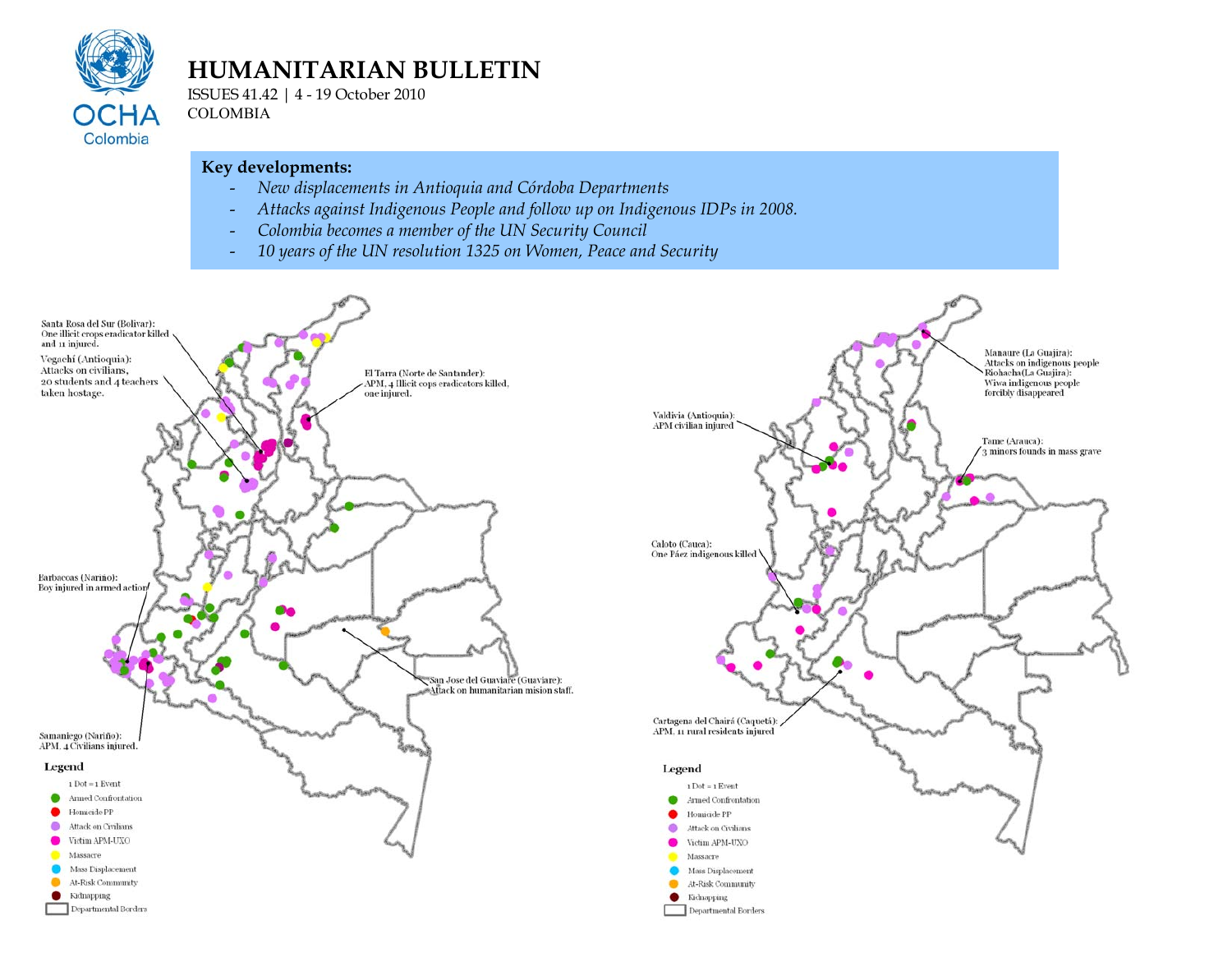



ISSUES 41.42 | 4 - 19 October 2010 COLOMBIA

## **Displacements in Antioquia and Córdoba departments**

According to information reported by Acción Social, on 17 October, 47 people displaced in rural area of Planeta Rica municipality, Córdoba department, due to presence of non-state armed groups. Acción Social is assessing the situation. There is no further information available so far.

### **Attacks against Indigenous people**

On 18 October, indigenous organizations reported the kidnapping of the Governor of Gran Mallama reservation in Nariño Department, a woman for whom kidnappers ask a US\$ 50,000 ransom. Nearly 200 indigenous people mobilized to look for their leader who was found on 19 October in a cave with hands and feet tied, but in good health. On 14 October, in Caloto municipality, Cauca department, unknown gunmen killed the Secretary of the Indigenous Organization "López Adentro" who was under threat. On 13 October, in Manaure municipality, La Guajira department, unknown gunmen injured an indigenous leader. Meanwhile, indigenous authorities from Iroka reservation in Codazzi municipality, Cesar department, reported the killing of one of their leaders on 11 October.

The Eperara Siapidara indigenous community indicated their intention to return to their reservation in the first week of November, with or without official support. According to the community´s delegates, the precarious conditions in which they are living after the displacement forced them to return. In September 2008, over 1,500 indigenous Eperara Siapidara were displaced from their rural reservations in Timbiquí (Cauca) and have been sheltered in non-safety health conditions since then. Outbreaks of diarrheal diseases in shelters have left 12 children dead in the past two years. Last July, a UN and INGO interagency field mission was deployed to assess humanitarian needs (see Humanitarian Bulletin No. 29.30).

In the framework of 12 October Day commemoration, indigenous leaders reported that 12,000 people marched in Bogota to protest the poor conditions in which many indigenous communities live in the country, as part of the IV National Congress of Indigenous Peoples. The same day, Colombian president, Juan Manuel Santos, participated in the II Congress of the Embera indigenous people in El Dovio municipality, Valle del Cauca department and announced new presidential programs to address indigenous and Afro-Colombian issues.

#### **Colombia becomes a member of the Security Council**

! *UN Security Council renews each year five of its members, seats that are divided between geographical regions: Western Europe, Eastern Europe, Africa, Asia, and Latin America and the Caribbean. The 10 non-permanent seats join the permanent five (United States, Russia, France, Great Britain and China) which have veto power.* 

On 12 October, Colombia was elected as non permanent member of the United Nations Security Council for the period 2011-2012. The country received 186 votes and will have a seat on the Council for the seventh time in history. The General Assembly also elected Germany, India, South Africa, and Portugal. Colombia and Brazil, which was elected last year, will be the Latin American representatives in the Security Council which has primary responsibility for issues relating to international peace and security. "Colombia will have, moreover, a special responsibility for the treatment of international peace and se-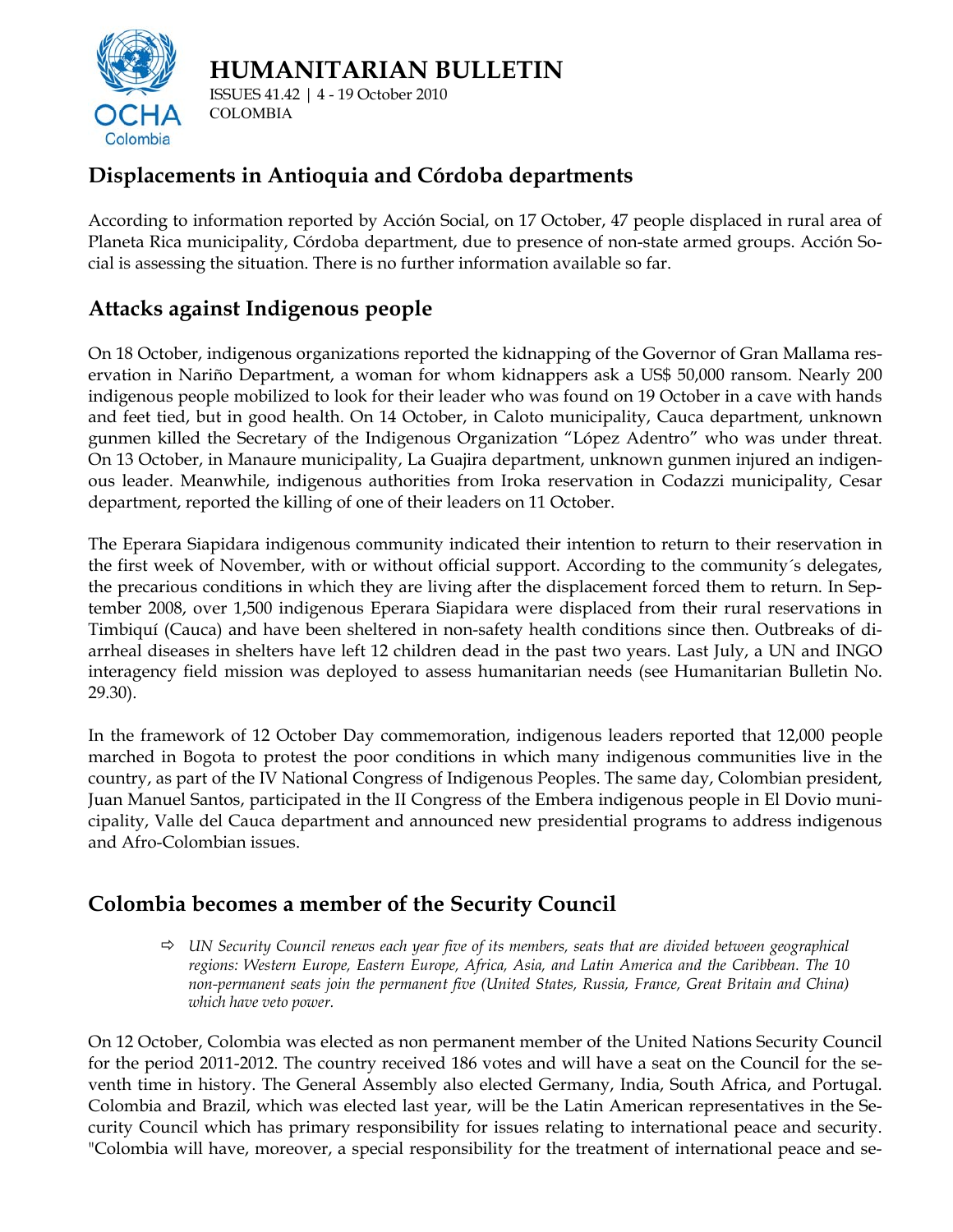

**HUMANITARIAN BULLETIN** 

ISSUES 41.42 | 4 - 19 October 2010 COLOMBIA

curity issues. I am sure that our experience in the fight against transnational crime and terrorism will allow us to make major contributions in regions particularly hit by these crimes in recent years," said President of Colombia, Juan Manuel Santos

#### **10th anniversary commemoration of the SC Res. 1325 on Women, Peace and Security**

! *The United Nations Security Council resolution 1325 is a fundamental instrument to advance respect and guarantee of the rights of women and includes specific mandates to consider the special needs of women and girls in societies affected by violence, puts an end to the impunity of crimes committed against them and increases their participation in the process of achieving and maintaining peace and security.* 

During the period under review, the "Gender Coordination Mechanism of the International Cooperation in Colombia" (Gender Round Table), which brings together 30 embassies, international cooperation agencies and United Nations System´s agencies, is organizing 10 regional workshops on **women, peace and security,** to commemorate the 10 years anniversary of the United Nations Security Council Resolution 1325. So far, there have been events held in Valledupar, Cesar (23 September); Neiva, Huila (6 October); Mocoa, Putumatyo (8 October); Soacha, Cundinamarca (19 October); and Pasto, Nariño (20 October). The humanitarian community, women's and civil society organizations, as well as local government delegates are participating in the workshops. Participants recognized the Resolution as a useful tool for women´s empowerment and protection, and made proposals for the Resolution to be effective in Colombia. The main event of the Commemoration will be from 8 to 12 November in Bogotá. The next workshops will be in Cúcuta, Pasto, Barranquilla, Cali, Quibdó and Medellín.



#### **Events for department\***